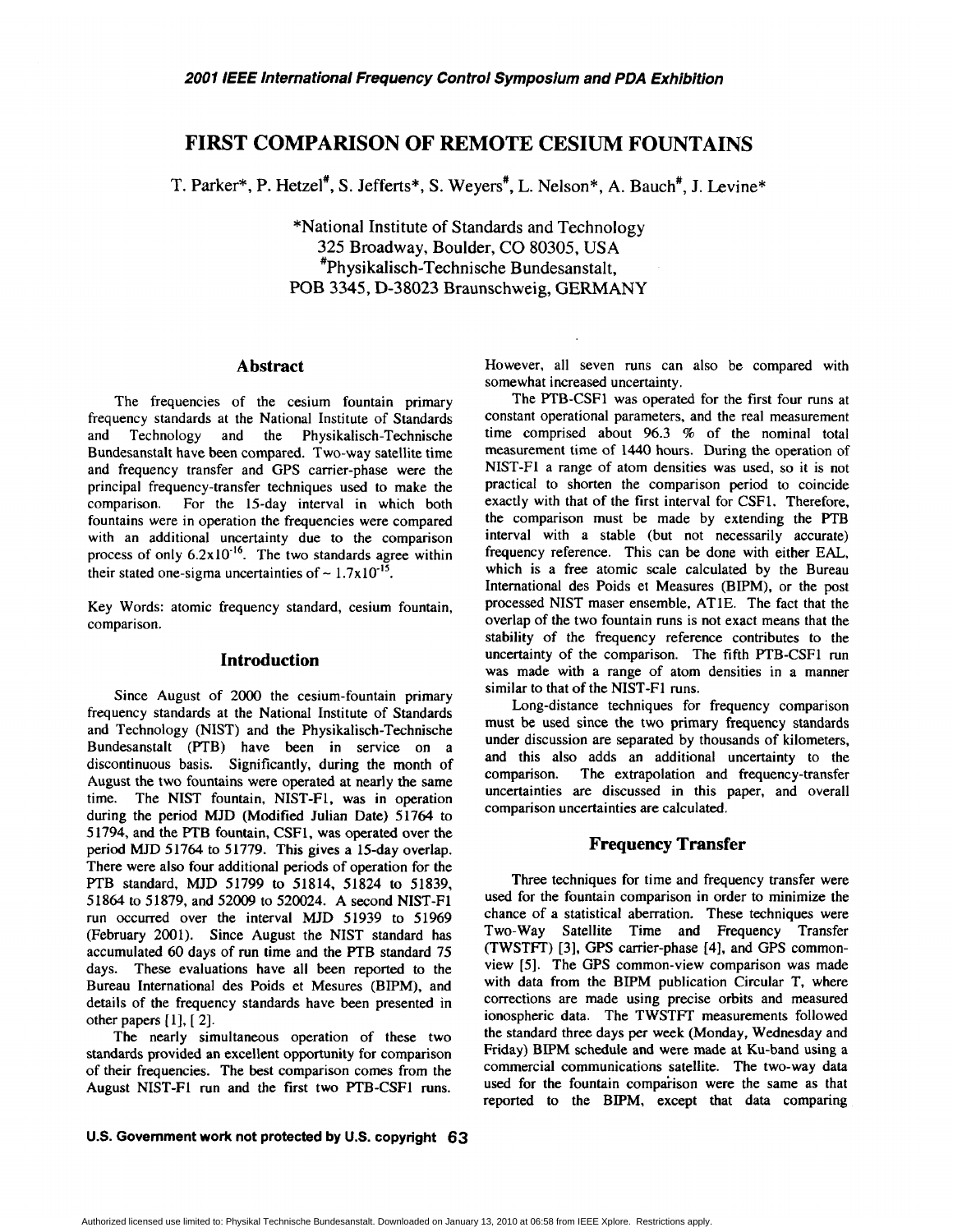UTC(N1ST) to the maser **H2** at **PTB** was extracted. The GPS carrier-phase data comes from two dual-frequency, geodetic-quality receivers located at NIST and PTB *[6].*  The TWSTFT and carrier-phase data both give the time difference between UTC(N1ST) (which is derived from a maser ensemble) and the maser **H2.** The fountain frequencies can be related to these two standards via internal measurements. At PTB the fountain directly measures the frequency of **H2.** At NIST an internal measurement system is used to relate the frequency of the specific maser used as the fountain reference to UTC(N1ST). The uncertainty of the NIST internal measurement is well under  $1 \times 10^{-16}$  at 15 days. The common-view GPS data relate the fountain frequencies to International Atomic Time (TAI) via the reference clocks for each standard.



Figure 1. Time difference between UTC(N1ST) and H2 via the two-way method.



Figure **2.** Time deviation of UTC(N1ST) minus H2.

Figure 1 shows time-difference data for UTC(NIST) -H2 via the TWSTFT link for a 200 day period that includes most of the fountain runs. Frequency offset and drift have been removed. It is evident in Fig. 1 that the day-to-day variations are typically less than 1 ns. The larger long-term instabilities are due to clock noise. Figure 2 shows that the time deviation,  $\sigma_{r}(\tau)$ , for the two-way data is about 300 ps at a few days. It is very likely that even at a few days the time deviations are also influenced to some extent by clock noise.  $\sigma_x(\tau)$  was calculated for both the unevenly spaced two-way data (solid circles) and for data interpolated to an even spacing (diamonds). If the time difference data had been taken with an even spacing  $\sigma_x(\tau)$  would fall between the two curves. Figure 2 also shows time deviations for the carrier-phase comparison. At a few days the carrier-phase stability appears to be slightly better than that of two-way. The higher noise level for the carrier-phase data at  $\tau = 15$ days is most likely just a consequence of the shorter analysis interval.



Figure 3. TWSTFT minus GPS carrier-phase for UTC(N1ST) - **H2** 

By differencing the data from both transfer techniques the clock noise can be removed, giving a clearer picture of the stability of the frequency-transfer processes, particularly in the long term. Figure **3** shows the time difference between the TWSTFT and carrier-phase data for the UTC(N1ST) - **H2** link over a 100-day period that includes the August NIST-FI run and the first three PTB-CSFI runs. The data interval is one day and the two-way data have been interpolated to match this interval. **As** expected, the long-term stability of this data is better than that in Fig. 1, but there is still some drift in the time difference. It is not clear whether this drift comes from two-way, carrier-phase, or both, but in any case, it would constitute a real systematic error (rate offset) on the order of  $5x10^{-16}$  in the frequency measurement if attributed to either one of the methods. It is important to note that the final carrier-phase solution is a combination of 3.5-day analysis periods with half-day overlaps. Therefore the solution is sensitive to the overlapping offsets of the consecutive data series as well as to corrections for jumps and gaps in the data. This could be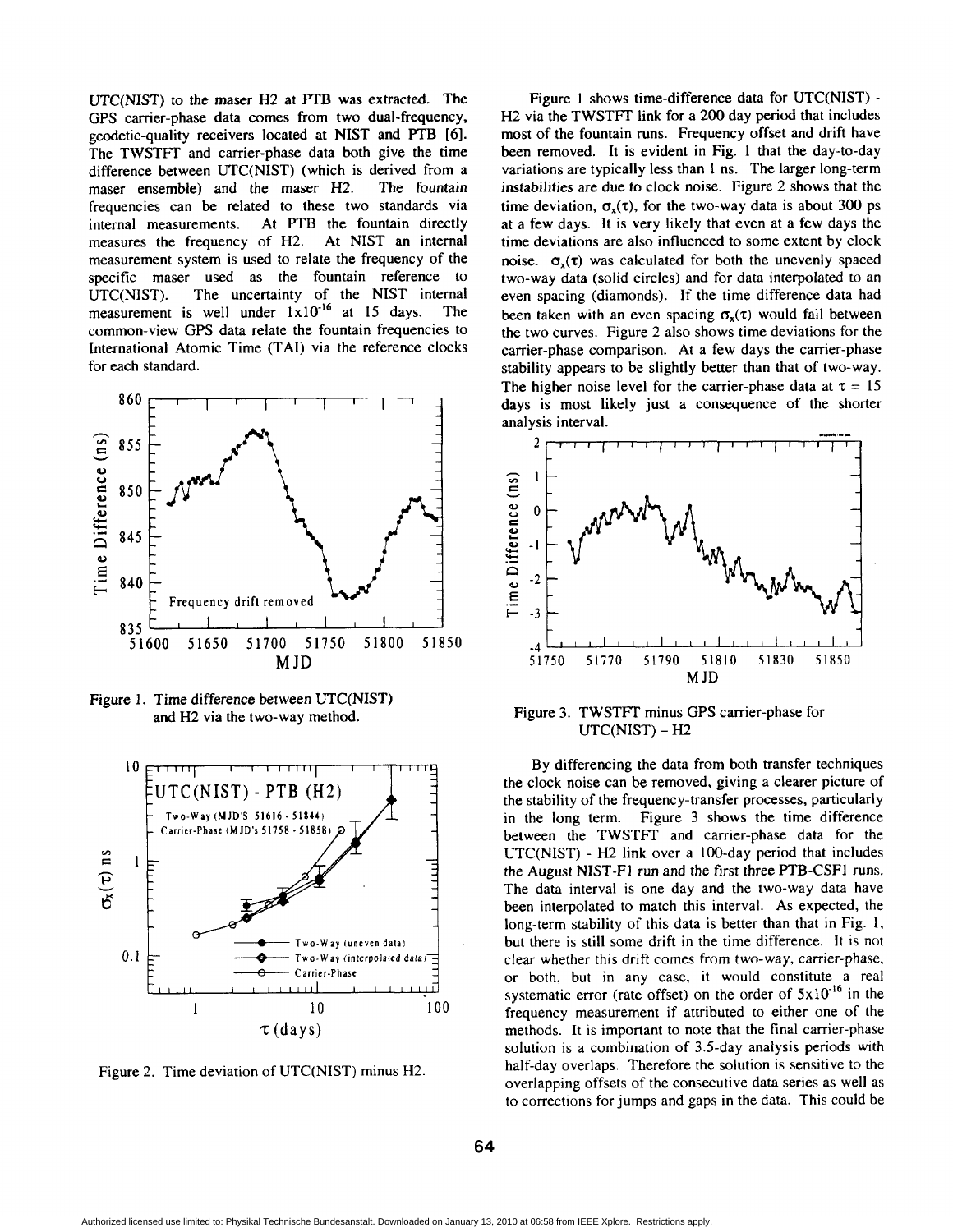a possible cause of the drift in the time difference. Another possibility is seasonal temperature fluctuations affecting either system.

Figure 4 shows the time deviation for this data and Fig. 5 shows the Allan deviation. The  $\sigma_x(\tau)$  and Allan deviation values at one day are both biased low because of the interpolation of the two-way data, but in general the time deviation is flicker-phase in nature at a level of about 200 ps. The Allan deviation plot indicates that the combined frequency uncertainty of TWSTFT and carrier phase is about  $5x10^{-16}$  at 15 days. However, this may be optimistic because both the Allan deviation and time deviation statistics are based on the second difference of a time series, which is insensitive to a rate (or frequency) offset.



Figure 4. Time deviation of TWSTFT minus carrier-phase for UTC(NIST) - H2



Figure 5. Allan deviation of TWSTFT minus carrier-phase for UTC(NIST)-H2.

A slightly larger uncertainty of  $6x10^{-16}$  at 15 days is obtained using a first-difference statistic that is the RMS fractional frequency of the time-series data in Fig. 3 [7]. This is more consistent with the observed slope in the data. For the purposes of this comparison we will assume that the instabilities of TWSTFT and carrier phase **are** independent and that they contribute equally to the combined instability of  $6x10^{-10}$ . This gives a frequency-transfer uncertainty of  $4.2 \times 10^{-16}$  at 15 days for each of the two techniques individually.

For the uncertainty in the GPS common-view data we use the BIPM estimate of  $2x10^{-15}$  at 15 days, as stated in Circular T.

# **Extrapolation**

A stable frequency reference must be used as a transfer standard since none of the fountain evaluations overlap perfectly. To estimate the uncertainty of comparisons with dead time we have used the method of Douglas and Boulanger **[8].** The comparisons were made with both ATlE **[9],** [lo], a post-processed scale based on a maser ensemble at NIST, and EAL, the free atomic scale calculated at the BIPM. The stability characteristics of these scales are shown in Table 1 for  $\tau$  in units of 1 day.

Table 1. Frequency Stability Characteristics of AT 1E and EAL

| Scale       | White FM                       | Flicker FM          | <b>RW FM</b>                           |
|-------------|--------------------------------|---------------------|----------------------------------------|
| <b>ATIE</b> | $4x10^{-16}$ $(\tau^{-1/2})$   | $4 \times 10^{-16}$ | $1.3x10^{-16}$ ( $\tau^{1/2}$ )        |
| <b>EAI</b>  | $60x10^{-16}$ ( $\tau^{1/2}$ ) | $6x10^{16}$         | $1.6 \times 10^{-16}$ ( $\tau^{1/2}$ ) |

The white FM and flicker FM noise characteristics of ATlE were estimated from internal measurements made at NIST, and the random-walk FM noise level was estimated from measurements against EAL and CS2 (a thermal-beam primary frequency standard at PTB). See [10] for a more detailed discussion. The stability characteristics of EAL are those published by the BIPM in Circular T. The main advantage of ATlE is its much lower white **FM** noise. This is expected since EAL is affected by noise from GPS common-view.

#### **Comparison Results**

The best candidates for comparison are the August NIST-Fl **run** and the first three FTB-CSF1 runs because they have the closest overlap. The results are summarized in Tables 2 a-d. The stated uncertainties for the August NIST-F1 run are  $ub = 1.5 \times 10^{-15}$  and  $ua = 0.8 \times 10^{-15}$ , where ub is the systematic uncertainty and ua is the statistical uncertainty. The combined uncertainty for this NIST-Fl run is  $1.7x10^{-15}$ . (For the second NIST-F1 evaluation the combined uncertainty is  $1.8 \times 10^{-15}$ .) Since the uncertainties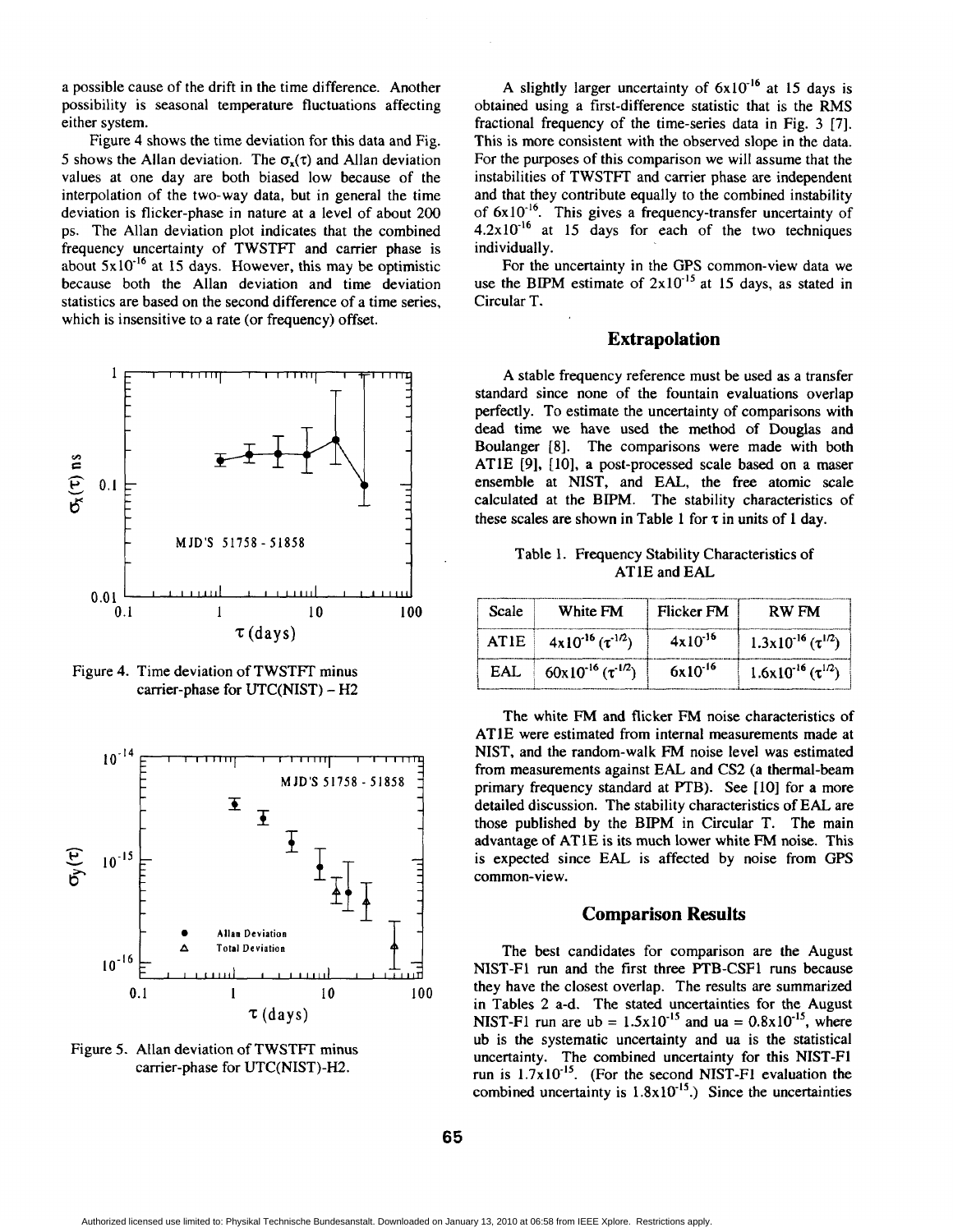for the first three PTB-CSFl runs were not all the same uncertainty due to the comparison process is ua(comp.), that are statistical in nature will be identified as "ua". The quadrature. Finally, the uncertainty of the remote standard, frequency uncertainty due to the time-transfer process is  $u$ (remote), is calculated from the quad GPS. The uncertainties due to dead time are identified as ua(dead) and range from  $0.46x10^{-15}$  to  $2.9x10^{-15}$ . The total

they are listed individually in the tables. All uncertainties which is obtained from ua(TT) and ua(dead) combined in that are statistical in nature will be identified as "ua". The quadrature. Finally, the uncertainty of th u(remote), is calculated from the quadrature combination of ua(standard), ub(standard), and ua(comp.). In this identified as ua(TT) and ranges from  $0.42 \times 10^{-15}$  for ua(standard), ub(standard), and ua(comp.). In this TWSTFT and carrier-phase to  $2.0 \times 10^{-15}$  for common-view discussion PTB-CSF1 will be treated as the remote stan discussion PTB-CSF1 will be treated as the remote standard as seen from NIST, although the roles could be reversed.

# Table 2. Comparison of NIST-FI with PTB-CSF1 **MJD** 51764 - 51839

| <b>PTB</b><br>Runs | $y(Fl-CSF1)$ | ub<br><b>CSF1</b> | ua<br>CSF1 | u<br>CSF1 | ua<br>(dead) | ua<br>$\text{(comp.)}$ | u.<br>(remote) | $ y(F1-CSF1) $<br>(w. avg.) | uw<br>(remote)        |
|--------------------|--------------|-------------------|------------|-----------|--------------|------------------------|----------------|-----------------------------|-----------------------|
| First              | $-0.36$      | 1.5               | 1.0        | 1.8       | 0.46         | 0.62                   | 1.9            | $-0.36$                     | $1.9(1 \text{ run})$  |
| Second             | 4.23         | 1.4               | 1.0        |           |              |                        | 2.1            | 1.23                        | $1.8(2 \text{ runs})$ |
| Third              | 2.13         | 1.4               | 1.0        |           |              | 1.8                    | 2.5            | 1.39(?)                     | 1.7 (3 runs)          |

Table 2a Referenced to AT1E via two-way (units of  $10^{-15}$ ) ua(TT) = 0.42

Table 2b Referenced to ATIE via GPS carrier phase (units of  $10^{-15}$ ) ua(TT) = 0.42

| <b>PTB</b><br><b>Runs</b> | $ y(F1-CSF)$ | ub<br><b>CSF1</b> | ua<br>CSF1 | u<br>CSF1 | ua<br>(dead) | ua   | $\mathbf{u}$<br>$ _{\text{(comp.)}} $ (remote) | $y(Fl-CSF1)$<br>(w. avg.) | uw<br>(remote)         |
|---------------------------|--------------|-------------------|------------|-----------|--------------|------|------------------------------------------------|---------------------------|------------------------|
| First                     | 0.03         | 1.5               | 1.0        | 1.8       | 0.46         | 0.62 | 1.9                                            | 0.03                      | $1.9(1 \text{ run})$   |
| Second                    | 2.97         | 1.4               | 1.0        | 1.7       | 1.2          | 1.3  | 2.1                                            | 1.05                      | $1.8(2 \text{ runs})$  |
| <b>Third</b>              | 2.15         | 1.4               | 1.0        | 1.7       | 1.7          | 1.8  | 2.5                                            | 1.25(?)                   | 1.7 $(3 \text{ runs})$ |

|  | Table 2c Referenced to AT1E via common-view GPS from Circular T (units of $10^{-15}$ ) ua(TT) = 2.0 |  |
|--|-----------------------------------------------------------------------------------------------------|--|
|--|-----------------------------------------------------------------------------------------------------|--|

| <b>PTB</b><br><b>Runs</b> | $y$ (F1-CSF1) | ub<br><b>CSF1</b> | ua<br>CSF1 | u<br>CSF1 | ua<br>(dead) | $\mathbf{u}$ a<br>$ (\text{comp.}) $ | u.<br>(remote) | $y$ (F1-CSF1)<br>(w. avg.) | uw<br>(remote)        |
|---------------------------|---------------|-------------------|------------|-----------|--------------|--------------------------------------|----------------|----------------------------|-----------------------|
| First                     | $-1.63$       | 1.5               | 1.0        | 1.8       | 0.46         | 2.0                                  | 2.7            | $-1.63$                    | $2.7(1 \text{ run})$  |
| Second                    | 5.20          | 1.4               | LO.        |           |              | 2.3                                  | 2.9            | 1.42                       | $2.2$ (2 runs)        |
| Third                     | 2.20          | 1.4               | 1.0        |           |              | 2.6                                  | 3.1            | 1.63(?)                    | $2.0(3 \text{ runs})$ |

|  | Table 2d Referenced to EAL via common-view GPS from Circular T (units of $10^{-15}$ ) |  |  |  |  | $ua(TT) = 2.0$ |
|--|---------------------------------------------------------------------------------------|--|--|--|--|----------------|
|--|---------------------------------------------------------------------------------------|--|--|--|--|----------------|

| <b>PTB</b><br>Runs | $y$ (F1-CSF1) | ub<br><b>CSF1</b> | ua<br>CSF1 | u<br>CSF1 | ua  | ua<br>$(dead)$ $(comp.)$ | u<br>(remote) | $y$ (F1-CSF1)<br>(w. avg.) | uw<br>(remote)        |
|--------------------|---------------|-------------------|------------|-----------|-----|--------------------------|---------------|----------------------------|-----------------------|
| First              | 2.5           | 1.5               | 1.0        | 1.8       | 1.2 | 2.3                      | 2.9           | 2.5                        | $2.9(1 \text{ run})$  |
| Second             | 4.3           | 1.4               | 1.0        | 1.7       | 2.5 | 3.2                      | 3.6           | 3.16                       | $2.5(2 \text{ runs})$ |
| Third              | 0.2           | 1.4               | 1.0        | 1.7       | 2.9 | 3.5                      | 3.9           | 2.46(?)                    | $2.3$ (3 runs)        |

The four tables compare data for: (a) TWSTFT with ATlE used as a transfer standard, (b) GPS carrier-phase with ATlE used as a transfer standard, (c) GPS commonview with ATlE used as a transfer standard, and (d) GPS common-view with EAL used as a transfer standard. All uncertainties are one sigma. The first row of data in each table is for the first PTB run, which overlapped the NIST run by 15 days. In Tables 2 a-c, the uncertainty ua(dead) in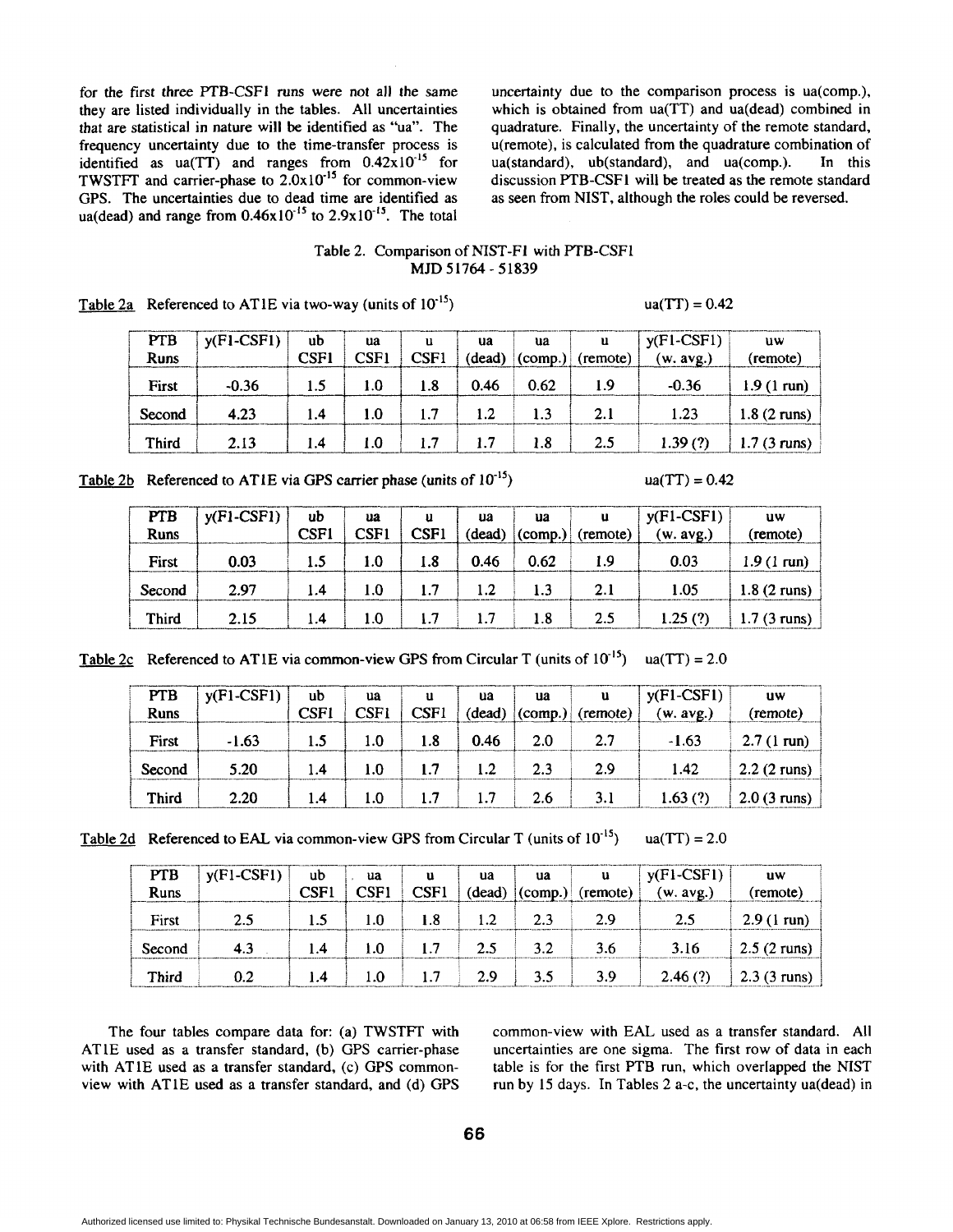this row is small (but not zero) because the two runs overlapped, but were not the same length. Note that ua(dead) is considerably larger with EAL used as the frequency reference (Table 2d) since EAL has a much larger white FM noise level. The observed values for the fractional frequency difference of the two standards,  $y(F1-CSF1)$ , are  $-0.36x10^{-15}$  for comparison by two-way, and 0.03x10<sup>-15</sup> for comparison by carrier-phase. ua(comp.) is  $0.62 \times 10^{-15}$  for both methods and u(remote), the uncertainty of PTB-CSF1 as seen from NIST, is  $1.9 \times 10^{-15}$ . This is only slightly larger than the stated combined uncertainty of CSF1, which is  $1.8\times10^{-15}$  for that run. The two standards are in excellent agreement in the first run. The comparison results using common-view GPS with ATlE and EAL. are given in the first data rows of Tables 2c and 2d. Note that ua(comp.) is much larger. The agreement between the two standards is not as good as with two-way and carrier phase, but is still within u(remote) for these comparisons.

The second and third runs of PTB-CSF1 can also be compared to the August NIST-F1 run, as shown in the second and third rows of the tables. However, ua(dead) gets larger because the runs don't overlap at all. In general, the agreement in the second run is not as good as in the first. In the second run the frequency differences for the comparisons using ATlE with two-way and ATlE with common-view are large enough that the error bars of the two standards don't overlap. For ATlE with carrier-phase and EAL with common-view they do overlap. The agreement in the third run is much better, even though u(remote) is getting rather large, particularly when EAL and common-view are used.

A weighted average of the various runs can also be calculated. The last two columns in rows 2 and 3 show the weighted averages for y(F1-CSF1) and the corresponding uncertainties, uw(remote), for the first two runs, and all three runs, respectively. (Results for the first run are repeated for clarity in the first row of these columns even though there is no averaging.) The weighting was based on the combined statistical uncertainties for each case. It is questionable how meaningful the weighted average is for all three runs because it is very likely that the errors due to the dead time are correlated between the second and third runs; thus the question marks in the tables. However, the weighted average of the first two runs is meaningful, and it shows that the fountains agree within  $\sim 1.2 \times 10^{-15}$  for either the TWSTFT or carrier-phase comparisons. Note that uw(remote) for the weighted average of the first and second runs using these two comparison techniques,  $1.8 \times 10^{-15}$ , is very close to the level of the stated uncertainty of the **PTB-**CSFl.

In principle, one could average the TWSTFT and carrier-phase comparisons together to further reduce ua(TT) by another factor of  $1/\sqrt{2}$ . However, this would have only a small impact, and may not be justified until the assumption of independence between TWSTFT and carrier-phase can be verified.



Figure 6. Fractional frequency deviation of AT 1E versus four primary frequency standards.

Figure 6 shows the fractional frequency difference of ATlE (with an arbitrary frequency offset removed) relative to four of the best primary frequency standards over a **500**  day period. The standards include the two fountains discussed in this paper and two thermal-beam standards, NIST-7 and PTB-CS2. The figure contains all available fountain evaluations (formal and informal) for this period and provides a qualitative view of the relative frequencies of the four primary frequency standards. The combined uncertainty for PTB-CS2 is typically  $12x10^{-15}$ , and for NIST-7 ranges from 5 to  $10x10^{-15}$ . Individual uncertainties are shown for the fountains. The overall agreement between the four standards is quite good.

Though the scatter among the fountain data is large enough that a few of the error bars don't overlap, it is impossible to tell whether the fluctuations are from the standards or from ATlE. However, the scatter is statistically consistent at the one-sigma level with the uncertainties of the standards and the noise levels of ATlE [lo]. From the data in Fig. 6 the average frequency difference for the two NIST-F1 evaluations since August 2000 (MJD 51764) and the five PTB-CSF1 runs is  $y(F1-CSF1) = -0.2x10^{-15}$ . The uncertainty for this comparison is difficult to calculate rigorously but u(remote) is estimated to be in the range of  $2.0x10^{15}$  to  $2.6x10^{15}$ . The slight downward frequency drift in Fig. 6 is a characteristic of ATlE.

Figure 7 is a similar plot that shows the fractional deviation d (in seconds) of the scale interval of TAI (as obtained from Circular T) relative to the same four primary frequency standards. Note that  $d = -\Delta v/v$ . The details are somewhat different, but the general relationship of the four standards is about the same as that in Fig. 6. The average frequency difference for the two NIST-F1 evaluations and the five FTB-CSFI runs using TAI **as** the reference is